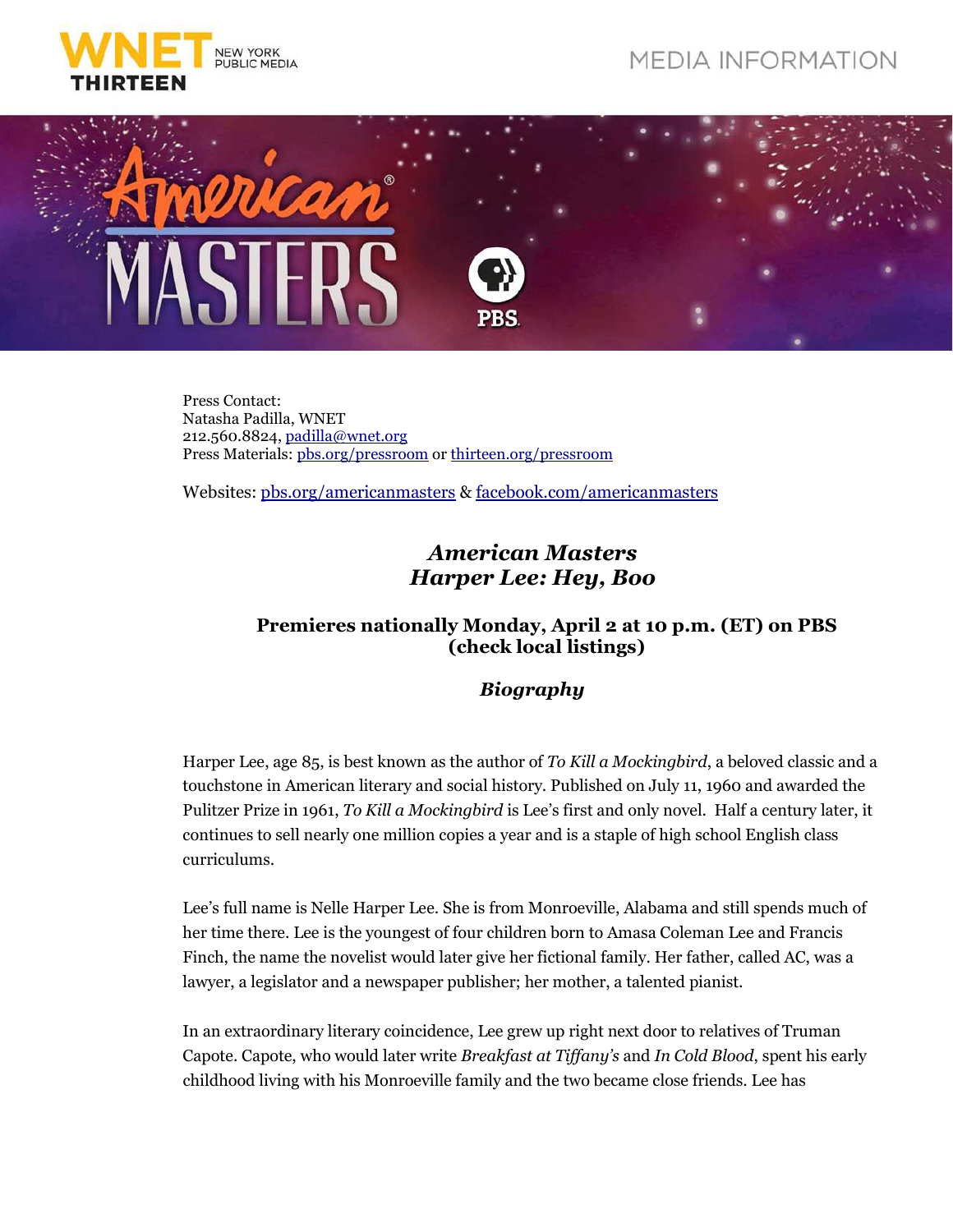acknowledged that Capote is the model for the fictional Dill Harris, the boy who lives next door to Scout, Atticus and Jem Finch in *To Kill a Mockingbird*.

Lee attended high school in Monroeville and went on to study law at University of Alabama. By 1949, she had quit school and moved to New York to pursue writing. Lee supported herself as an airline ticket reservations agent until close friends, Michael and Joy Brown, gave her a remarkable gift on Christmas Day 1956: the money to quit her job and write full time for one year.

In quick order, Lee got a literary agent, finished a manuscript and by June 1957, had a publisher: J. B. Lippincott Company. Two more years of work was still to be done on the novel. Lee embarked on what she later described to *The New York Times* as "a period of writing the novel over and over again." Her Lippincott editor Tay Hohoff wrote in 1967, "It's no secret that she was living on next to nothing and in considerable physical discomfort while she was writing *Mockingbird*. I don't think anyone, certainly not I, ever heard one small mutter of discontent throughout all those months of writing and tearing up, writing and tearing up."

When her first novel was published, Lee was 34.*To Kill a Mockingbird*, set in a small Southern town during the Depression, told the story of a young girl who refuses to see things in black and white while her father, a lawyer, defends a black man accused of raping a white woman. It was immediately popular with readers and quickly climbed the bestseller list, where it stayed for the next two and a half years.

Though the biggest explosions of the civil rights movement were still years away and most forms of segregation were not yet against the law when *To Kill a Mockingbird* was published, the novel is credited with having a social impact – as is the film version, released on Christmas Day 1962 and starring Gregory Peck as Atticus Finch. The movie, written by Horton Foote and directed by Robert Mulligan, is considered one of the single greatest screen adaptations ever and won three Academy Awards.

Lee declined an offer to write the screenplay to her novel saying she wanted to work on new fiction but a second novel was not forthcoming. In 1959, she accompanied her childhood friend Truman Capote to Kansas and helped him report on the murder of the Clutter family. This became *In Cold Blood*, published in 1966. Lee published two essays in 1961: "Love – In Other Words" in *Vogue* magazine and "Christmas to Me" for *McCall's*. A second essay for *McCall's* magazine, "When Children Discover America," appeared in 1965. In 1966, President Lyndon Johnson appointed the novelist to the National Council on the Arts. By then, Lee had stopped speaking to the press. In her last full interview, done by Roy Newquist in 1964 for the New York radio station WQXR, Lee said: "I simply want to do the best I can with the talent that God gave me, I suppose. I would like to be the chronicler of something that I think is going down the drain very swiftly. And that is small town middle-class southern life. There is something universal in it.